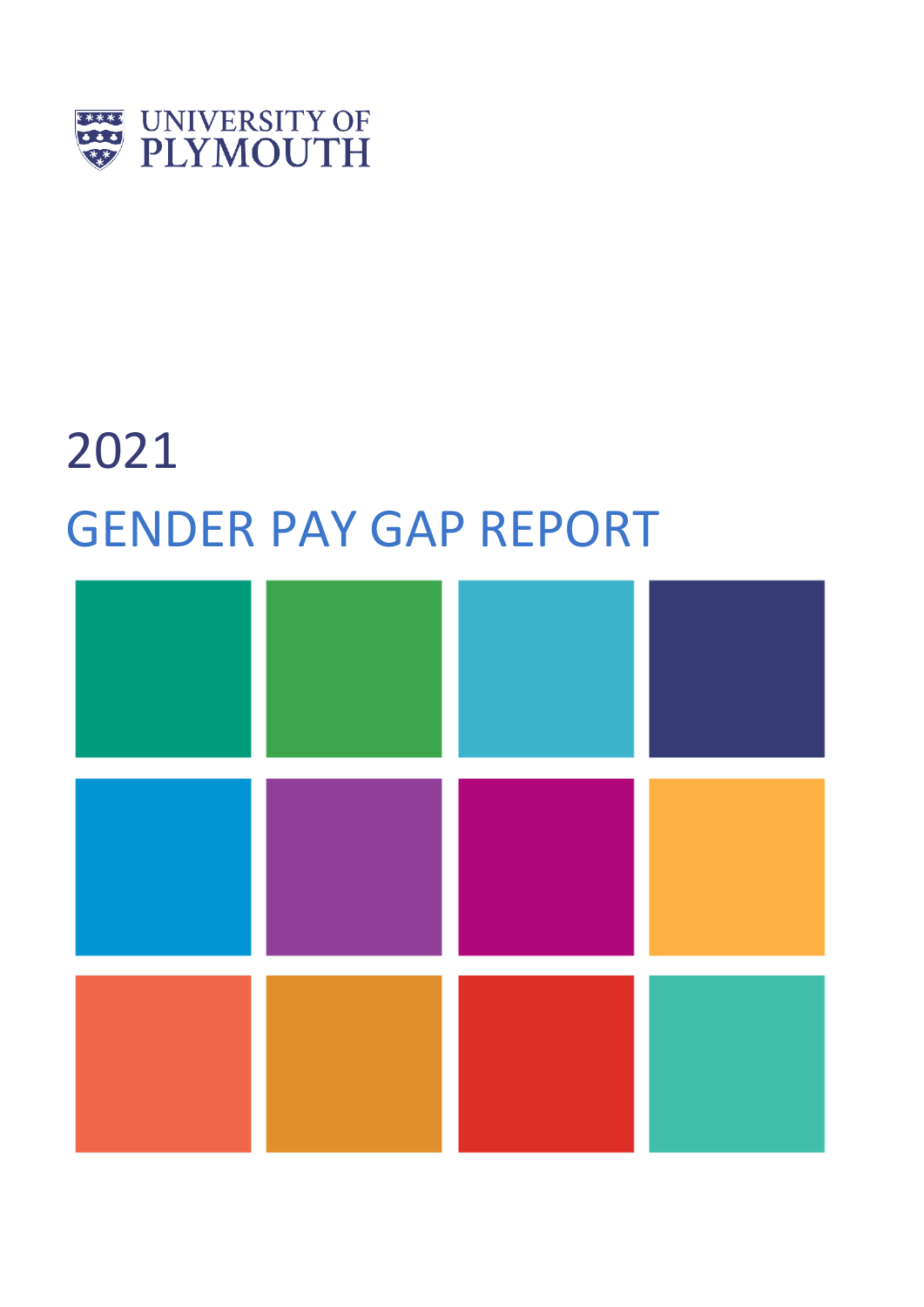#### **1. Executive summary**

This is our fifth annual report looking at gender pay and bonus data for the University of Plymouth. The data here are from March 2021.

Gender Pay Reporting provides us with an opportunity to reflect on the changes we need to make in the short and long term to deliver our [strategic ambitions a](https://www.plymouth.ac.uk/about-us/strategy)nd ensure we achieve our priority to attract, develop and retain excellent staff. Equality, diversity and inclusion (EDI) are at the core of what it means to work and study here and we have recently published our EDI Plan 2022-25.

**Colin Drummond OBE DL** University of Plymouth Pro-Chancellor and Chair of Governors



# **Professor Judith Petts CBE**

It is encouraging that our initiatives over past years are beginning to yield dividends; we are seeing a reduction in mean and median pay gaps and progress across all quartiles. The median gender-based pay figures this year have improved by 4.6% compared to last year, and the mean has reduced by 2.3%

Looking ahead, we know we have more to do. We need to sustain and accelerate these improvements and continue to actively address the over-representation of the women in lower paid roles and their underrepresentation in higher paid roles. We are committed to making this happen. We are also proud to continue driving progress against our extensive Athena Swan action plan.

We are focused on delivering further improvements year on year.

University of Plymouth Vice-Chancellor and Chief Executive



# **2. Understanding the data**

We are required by law to provide the mean and the median in our Gender Pay Gap Report. Both metrics are useful and neither is more or less important than the other. Looking at them together helps to give a broader view of the gender pay gap.



#### **Mean data**

The mean data are calculated by adding up all of the numbers in the list and dividing the sum by the number

# in the list.

# **Median data**

The median data are calculated by putting all the numbers in a list in size-order; the middle number in the list is the median.

# **Data collection**

As per our legal obligations, the data in this report are a snapshot on one pay period within a year (i.e. our staff employed on 31st March 2021.) This report therefore does not present averages and medians across the year, nor does it reflect changes in the employment status of men and women.

# **Gender Pay Gap vs Equal Pay Gap**

The gender pay gap is based on the median/mean pay across the whole University and is not based on what we pay men and women who do the same job. Our latest Equal Pay Review confirmed that we are paying men and women who do the same jobs the same rate of pay (i.e. equal pay for work of equal value).

#### **Quartiles**

Pay quartiles represent our staff population divided into four equal groups based on their hourly pay rate. The four quartiles range from quartile one (lowest paid) to quartile four (highest paid) in the University and the gender split within these roles.

# **Clinical Excellence Awards (CEA)**

As we employ NHS clinical staff, we are obliged to include CEAs funded by the NHS in our gender bonus gap reporting. CEAs disproportionately affect the data due to their relatively high monetary value and including them here may distort the figures reported and sector comparisons. The University does not control the award of these NHS pay supplements, but we are legally obliged to include them within our calculations and we therefore do so.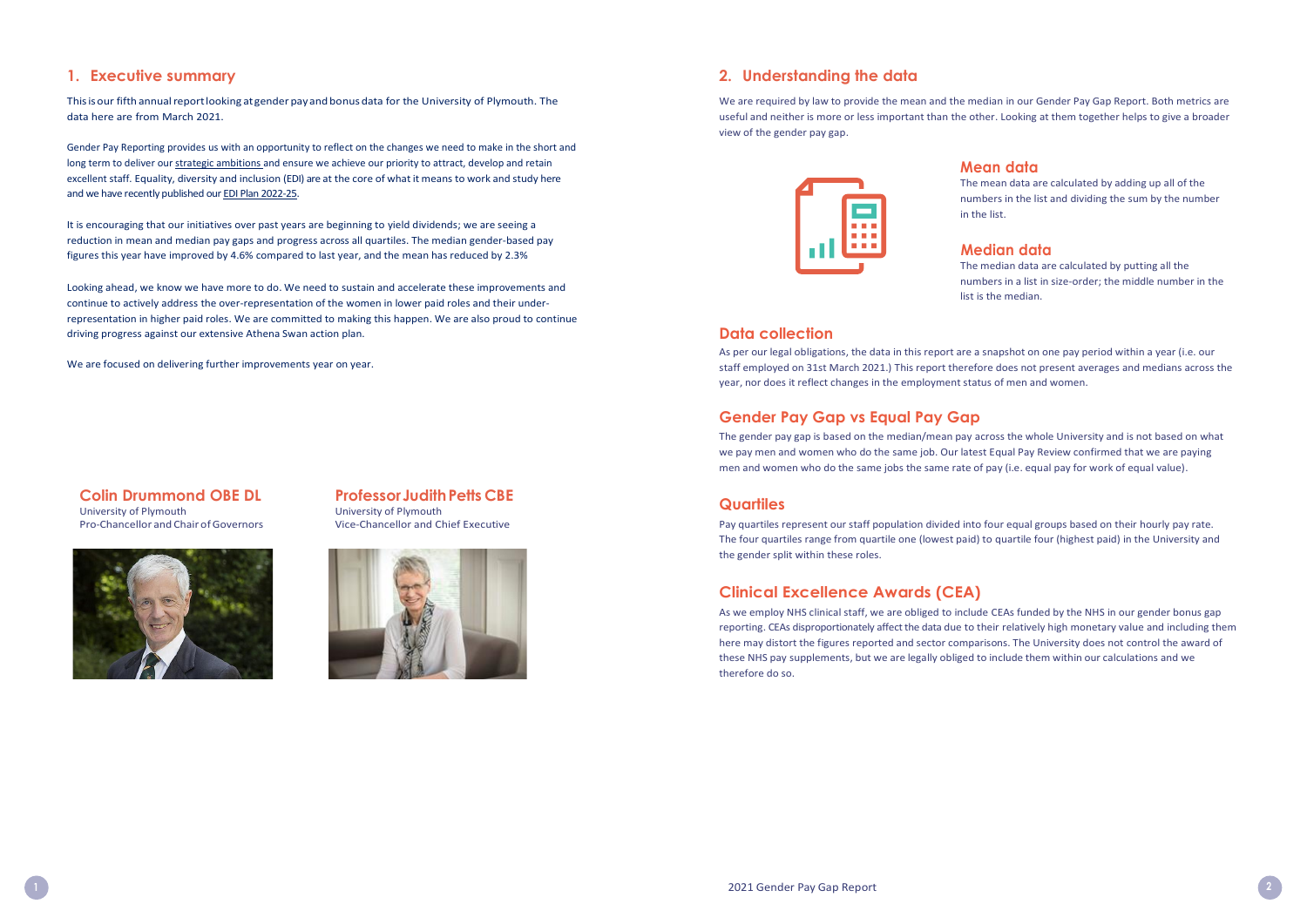

#### **3. Gender pay and bonus gap**

The **mean hourly rate** of pay for women at the University of Plymouth on 31<sup>st</sup> March 2021 was 17.8% lower than for men.

Please note: The data contained within this report refers to the University of Plymouth only. As per legal obligations data for our wholly owned subsidiary, University of Plymouth Services Ltd (UPSL) are published separately. Our EDI Plan 2022-25 covers both organisations and we plan holistically.

#### **Gender pay gap**

The **median hourly rate** of pay for women at the University of Plymouth on 31st March 2021 was 18.6% lower than for men.

Employees who do not receive their full months' pay due to 'leave' are not included (leave means sickness, maternity, paternity, sabbatical etc.). Salary sacrifice schemes are also excluded from the calculations (childcare vouchers, cycle to work scheme).

Please note: During this reporting period we had a proportion of staff on furlough. However, these staff remained on 100% pay and are therefore included in the calculations.

#### **Gender bonus gap**

The charts below show the proportion of men and women in each pay quartile on  $31^{st}$  March 2021. We are committed to equal pay and our figures indicate that within each quartile there are no significant gender pay gaps. However, the results also demonstrate the imbalance of men and women across organisational levels (occupational segregation). Occupational segregation is the distribution of men and women across different pay grades.

The University does not operate a performance-related pay scheme therefore the overall population receiving a bonus was very small (26.4 FTE). Moreover, the outcomes are driven by **NHS Clinical Excellence Awards** (please see note below).

The **mean bonus gap** is 11.7% in favour of women. The **median bonus gap** is 16.4% in favour of women.

Please note: After clarification from the Universities and Colleges Employers Association (UCEA) the University includes NHS Clinical Excellence Awards (CEAs) in our gender bonus gap reporting. As noted above these NHS awards cause large variances due to their high monetary value and potential distortion of the figures reported.

# **4. Pay quartiles**

# **Pay quartile one**

| Average pay:    | £11.75 per hour       |
|-----------------|-----------------------|
| Mean pay gap:   | 1.0% in favour of men |
| Median pay gap: | 2.3% in favour of men |
| Numbers:        | 560 women, 190 men    |

Roles: This quartile includes roles such as administrative assistants, library assistants, student ambassadors and cleaners.

#### **Figure 2 – Pay quartile two**

# **Pay quartile two**

| Average pay:    | £17.10 per hour       |
|-----------------|-----------------------|
| Mean pay gap:   | 0.8% in favour of men |
| Median pay gap: | 1.3% in favour of men |
| Numbers:        | 448 women, 303 men    |

Roles: This quartile includes roles such as administrators, PAs, research assistants and security shift workers.

#### **Figure 3 – Pay quartile three**

#### **Pay quartile three**

| Average pay:    | £23.52 per hour     |
|-----------------|---------------------|
| Mean pay gap:   | 0.6% in favour of   |
| Median pay gap: | 1.5% in favour of y |
| Numbers:        | 416 women, 334      |

Mean pay gap: 0.6% in favour of women Median pay gap: 1.5% in favour of women Numbers: 416 women, 334 men

Roles: This quartile includes roles such as lecturers, research fellows, accountants, senior technicians and legal advisors.

#### **Figure 1 – Pay quartile one**